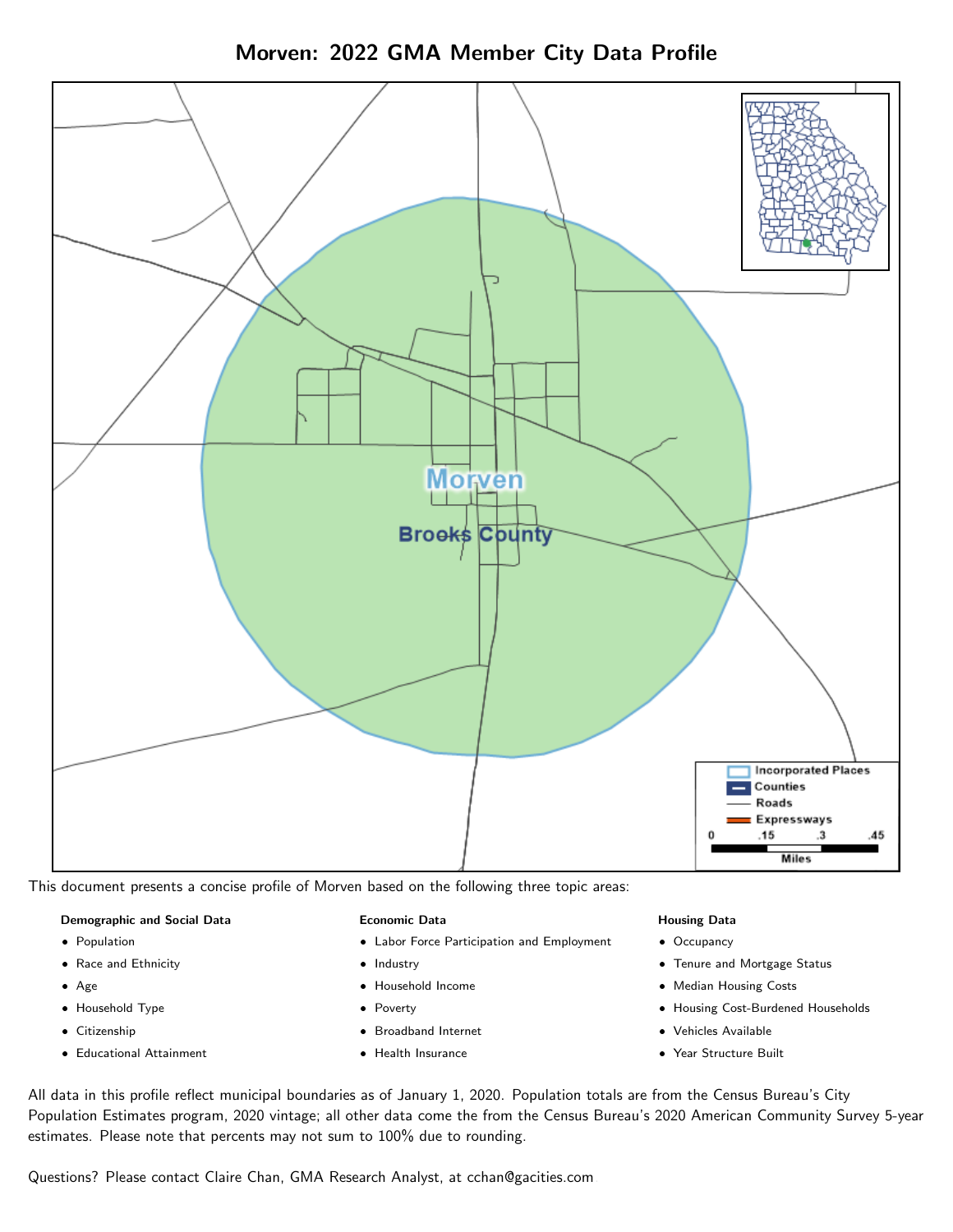# Morven: Demographic and Social



80-84 75-79 70-74 65-69 60-64 55-59 50-54 45-49 40-44 35-39 30-34 25-29 20-24 15-19 10-14 5-9 Under 5

Male **Female** 

85 and over

0% 2% 4% 6% 8% 10% 12% 12% 10% 8% 6% 4% 2%

# **Citizenship**

Age



Source: American Community Survey, 2020 5-year estimates, table B05002 Source: American Community Survey, 2020 5-year estimates, table B15002

### Race and Ethnicity



Source: U.S. Census Bureau, City Population Estimates, 2020 vintage Source: American Community Survey, 2020 5-year estimates, table B03002

# Household Type



Source: American Community Survey, 2020 5-year estimates, table B01001 Source: American Community Survey, 2020 5-year estimates, table B11001

# Educational Attainment



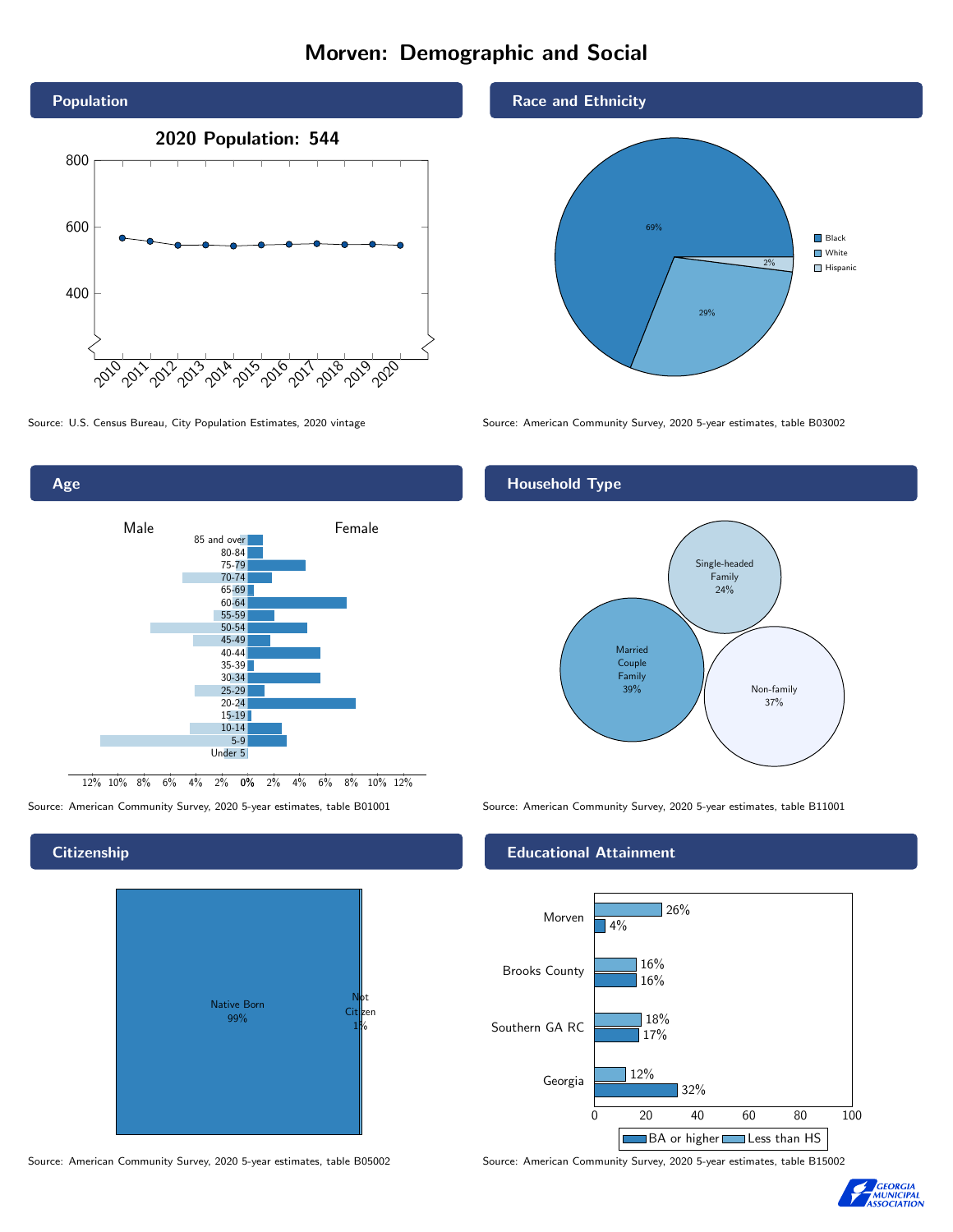# Morven: Economic



Source: American Community Survey, 2020 5-year estimates, table B23001 Note: Unemployment rate is based upon the civilian labor force.



| Agriculture, forestry, fishing and hunting, and mining      | 10%   |
|-------------------------------------------------------------|-------|
| Construction                                                | $1\%$ |
| Manufacturing                                               | 17%   |
| <b>Wholesale Trade</b>                                      | $0\%$ |
| Retail Trade                                                | 32%   |
| Transportation and warehousing, and utilities               | 5%    |
| Information                                                 | $0\%$ |
| Finance and insurance, real estate, rental, leasing         | 7%    |
| Professional, scientific, mgt, administrative, waste mgt    | $0\%$ |
| Educational services, and health care and social assistance | 4%    |
| Arts, entertainment, recreation, accommodation, food        | 5%    |
| service                                                     |       |
| Other services, except public administration                | $1\%$ |
| Public administration                                       | 18%   |

Source: American Community Survey, 2020 5-year estimates, table C24030



Source: American Community Survey, 2020 5-year estimates, tables B19013 and B19025 Source: American Community Survey, 2020 5-year estimates, table B17010



Source: American Community Survey, 2020 5-year estimates, table B28002 Source: American Community Survey, 2020 5-year estimates, table B18135

Poverty



# Health Insurance